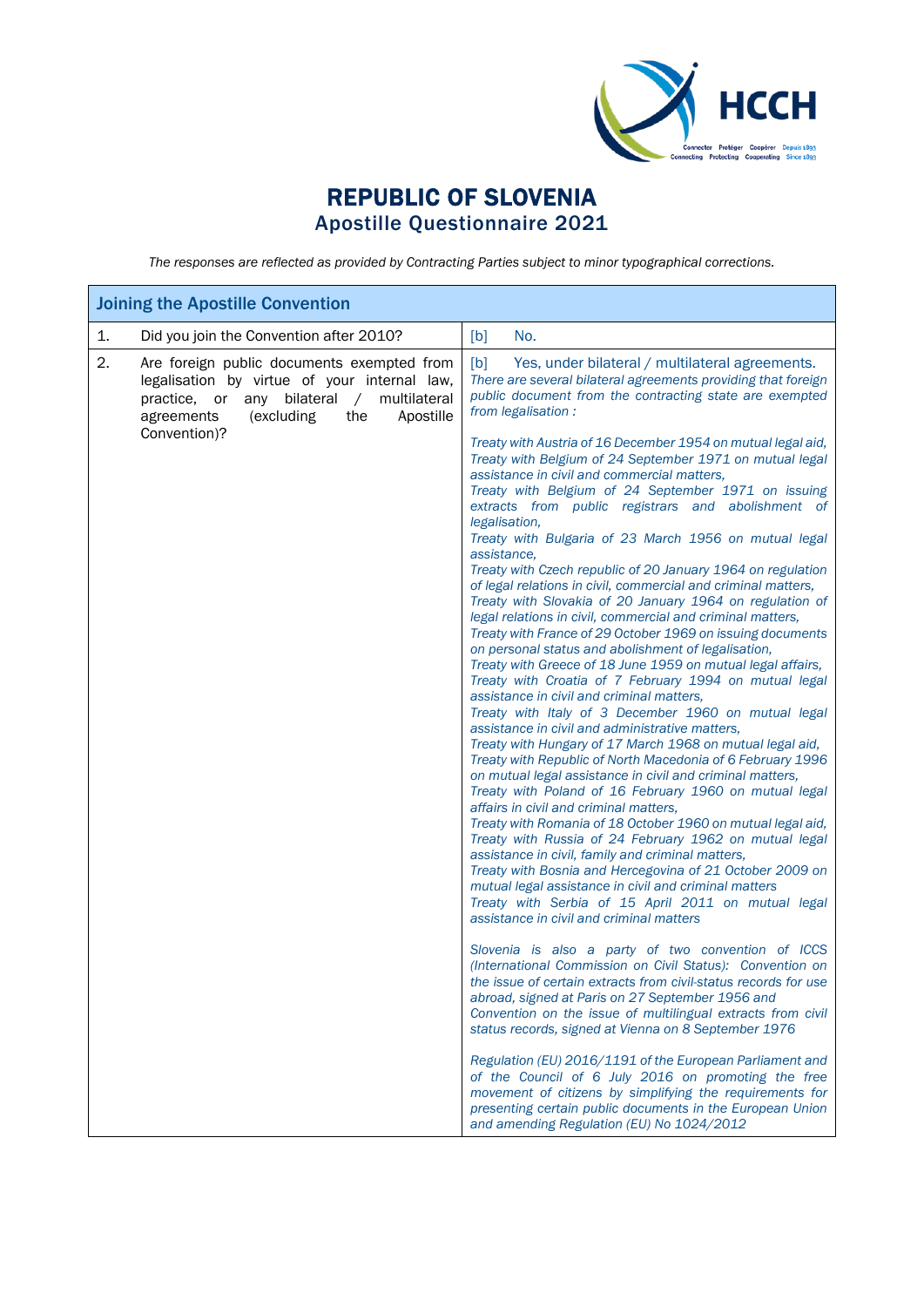$\blacksquare$ 

| <b>Competent Authorities</b> |                                                                                                                                                                                                                          |                                                                                                                                                                                                                                                                                                                                                                                                                                                                                                                                                                                        |                  |        |  |
|------------------------------|--------------------------------------------------------------------------------------------------------------------------------------------------------------------------------------------------------------------------|----------------------------------------------------------------------------------------------------------------------------------------------------------------------------------------------------------------------------------------------------------------------------------------------------------------------------------------------------------------------------------------------------------------------------------------------------------------------------------------------------------------------------------------------------------------------------------------|------------------|--------|--|
| 3.                           | How many Competent Authorities have you<br>designated under the Apostille Convention?<br>If unknown, please specify the reason for this and provide an<br>approximate number.                                            | All District Courts (11) and Ministry of Justice                                                                                                                                                                                                                                                                                                                                                                                                                                                                                                                                       |                  |        |  |
| 4.                           | Do your diplomatic missions abroad play a role<br>in the Apostille issuance process?                                                                                                                                     | $\lceil d \rceil$<br>No.                                                                                                                                                                                                                                                                                                                                                                                                                                                                                                                                                               |                  |        |  |
|                              | <b>Substantive Scope</b>                                                                                                                                                                                                 |                                                                                                                                                                                                                                                                                                                                                                                                                                                                                                                                                                                        |                  |        |  |
| 5.                           | Is the concept of 'public document' defined in<br>your internal law?                                                                                                                                                     | Yes.<br>[a]<br>Article 224 of the Civil procedural law of the Republic of<br>Slovenia stipulates that a document in physical and<br>electronic form issued by a government body in the<br>prescribed form and within the limits of its powers, or a<br>document issued by a local government body or other<br>statutory authority in the said form and manner (public<br>document) shall prove the truth of what is certified or<br>determined therein.<br>Almost the same provision is in the General Administrative<br>Procedure Act of the Republic of Slovenia in the Article 169. |                  |        |  |
| 6.                           | Have you experienced any difficulties in<br>characterising a 'public document' for the<br>purposes of the Apostille Convention?                                                                                          | [b]<br>No.                                                                                                                                                                                                                                                                                                                                                                                                                                                                                                                                                                             |                  |        |  |
| 7.                           | Has the exclusion of 'documents executed by<br>diplomatic or consular agents' (Art. $1(3)(a)$ ) from<br>the scope of the Apostille Convention given rise<br>to any difficulties?                                         | No.<br>$\lceil c \rceil$                                                                                                                                                                                                                                                                                                                                                                                                                                                                                                                                                               |                  |        |  |
| 8.                           | Do you think this Art. 1(3)(a) exclusion is justified<br>in the context of the modern operation of the<br>Convention?                                                                                                    | Yes.<br>[a]                                                                                                                                                                                                                                                                                                                                                                                                                                                                                                                                                                            |                  |        |  |
| 9.                           | Has the exclusion of 'administrative documents<br>dealing directly with commercial or customs<br>operations' (Art. 1(3)(b)) from the scope of the<br>Apostille<br>Convention given<br>rise<br>to<br>any<br>difficulties? | $\lceil c \rceil$<br>No.                                                                                                                                                                                                                                                                                                                                                                                                                                                                                                                                                               |                  |        |  |
| 10.                          | Do you think this Art. 1(3)(b) exclusion is justified<br>in the context of the modern operation of the<br>Convention?                                                                                                    | [a]<br>Yes.                                                                                                                                                                                                                                                                                                                                                                                                                                                                                                                                                                            |                  |        |  |
| 11.                          | Do you issue (outgoing) or accept (incoming)                                                                                                                                                                             |                                                                                                                                                                                                                                                                                                                                                                                                                                                                                                                                                                                        | <b>Issue</b>     | Accept |  |
|                              | Apostilles for any of the following categories of<br>document?                                                                                                                                                           | Certificates of origin                                                                                                                                                                                                                                                                                                                                                                                                                                                                                                                                                                 | X                |        |  |
|                              |                                                                                                                                                                                                                          | <b>Export licences</b>                                                                                                                                                                                                                                                                                                                                                                                                                                                                                                                                                                 | X                |        |  |
|                              |                                                                                                                                                                                                                          | Import licences                                                                                                                                                                                                                                                                                                                                                                                                                                                                                                                                                                        | $\boldsymbol{X}$ |        |  |
|                              |                                                                                                                                                                                                                          | Health and safety certificates<br>issued by the relevant<br>government authorities or<br>agencies                                                                                                                                                                                                                                                                                                                                                                                                                                                                                      | X                |        |  |
|                              |                                                                                                                                                                                                                          | Certificates of products<br>registration                                                                                                                                                                                                                                                                                                                                                                                                                                                                                                                                               | X                |        |  |
|                              |                                                                                                                                                                                                                          | Certificates of conformity                                                                                                                                                                                                                                                                                                                                                                                                                                                                                                                                                             | X                |        |  |
|                              |                                                                                                                                                                                                                          | End user certificates<br>(i.e. documents certifying that the<br>buyer is the end user of acquired<br>goods)                                                                                                                                                                                                                                                                                                                                                                                                                                                                            |                  |        |  |
|                              |                                                                                                                                                                                                                          | Commercial invoices                                                                                                                                                                                                                                                                                                                                                                                                                                                                                                                                                                    |                  |        |  |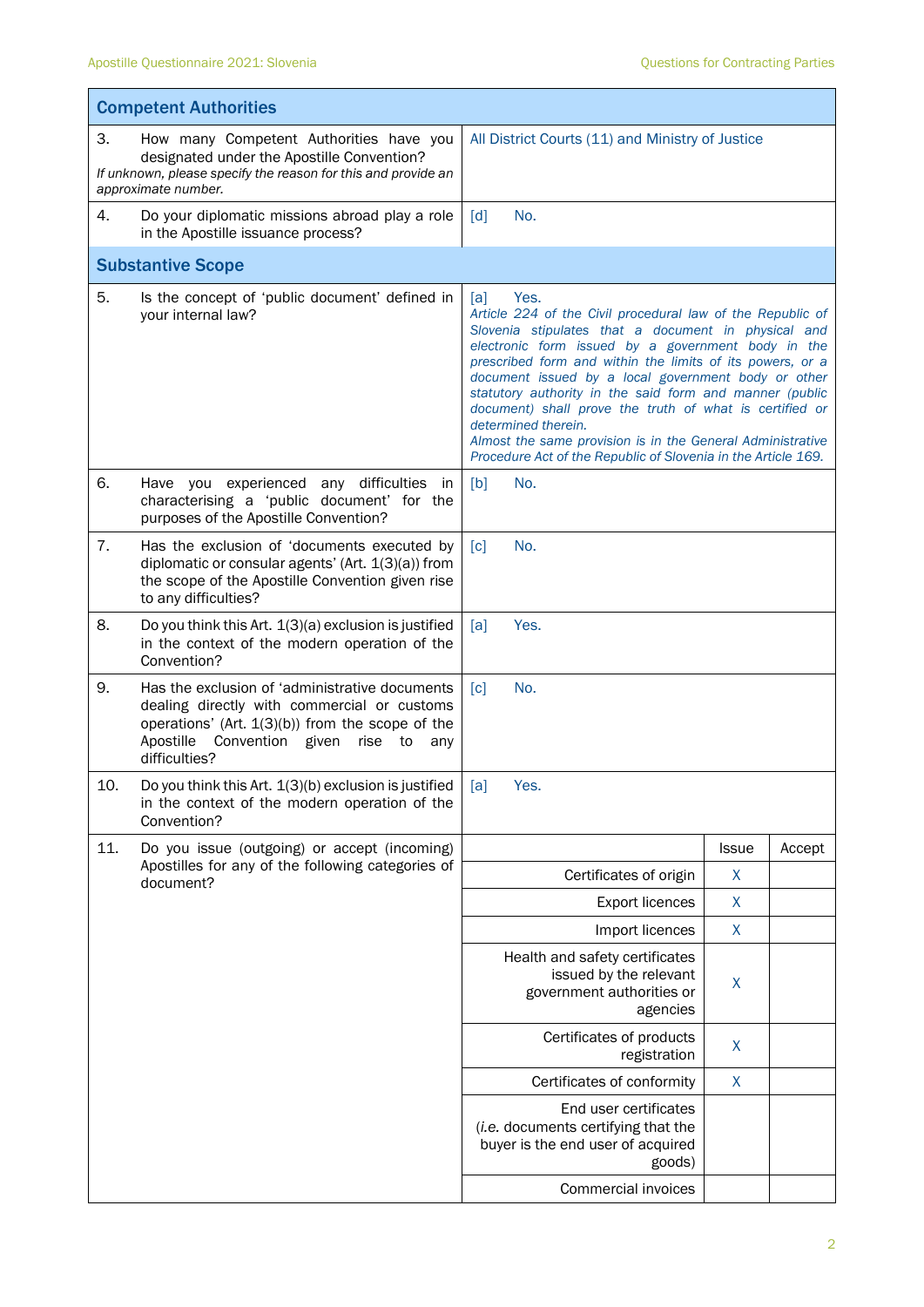| <b>Apostille Process</b>                 |                                                                                                                                                                                                                                                                              |                                                                                                                                                                                                                                                                                                                                                                                                                                                                                                                                                                                                                                                                       |                                                                                                                                                                                           |                    |   |
|------------------------------------------|------------------------------------------------------------------------------------------------------------------------------------------------------------------------------------------------------------------------------------------------------------------------------|-----------------------------------------------------------------------------------------------------------------------------------------------------------------------------------------------------------------------------------------------------------------------------------------------------------------------------------------------------------------------------------------------------------------------------------------------------------------------------------------------------------------------------------------------------------------------------------------------------------------------------------------------------------------------|-------------------------------------------------------------------------------------------------------------------------------------------------------------------------------------------|--------------------|---|
| <b>Certification of Public Documents</b> |                                                                                                                                                                                                                                                                              |                                                                                                                                                                                                                                                                                                                                                                                                                                                                                                                                                                                                                                                                       |                                                                                                                                                                                           |                    |   |
| 12.                                      | Do any of your public documents require some<br>No, an intermediate certification is not required<br>[b]<br>for any public document; Apostilles are issued directly<br>other intermediate certification before the<br>issuance of an Apostille?<br>upon the public document. |                                                                                                                                                                                                                                                                                                                                                                                                                                                                                                                                                                                                                                                                       |                                                                                                                                                                                           |                    |   |
|                                          | <b>Requesting an Apostille (Outgoing)</b>                                                                                                                                                                                                                                    |                                                                                                                                                                                                                                                                                                                                                                                                                                                                                                                                                                                                                                                                       |                                                                                                                                                                                           |                    |   |
| 13.                                      | How can an Apostille be requested?                                                                                                                                                                                                                                           | [a]<br>In person.                                                                                                                                                                                                                                                                                                                                                                                                                                                                                                                                                                                                                                                     |                                                                                                                                                                                           |                    | X |
|                                          |                                                                                                                                                                                                                                                                              | [b]<br>By post.                                                                                                                                                                                                                                                                                                                                                                                                                                                                                                                                                                                                                                                       |                                                                                                                                                                                           |                    | X |
|                                          |                                                                                                                                                                                                                                                                              | By email.<br>[c]                                                                                                                                                                                                                                                                                                                                                                                                                                                                                                                                                                                                                                                      |                                                                                                                                                                                           |                    |   |
|                                          |                                                                                                                                                                                                                                                                              | [d]<br>Through a website.                                                                                                                                                                                                                                                                                                                                                                                                                                                                                                                                                                                                                                             |                                                                                                                                                                                           |                    | X |
|                                          |                                                                                                                                                                                                                                                                              | Other.<br>[e]                                                                                                                                                                                                                                                                                                                                                                                                                                                                                                                                                                                                                                                         |                                                                                                                                                                                           |                    |   |
| 14.                                      | When issuing an Apostille, do you enquire about<br>the State of destination?                                                                                                                                                                                                 | [a]                                                                                                                                                                                                                                                                                                                                                                                                                                                                                                                                                                                                                                                                   | Yes, in the application form.                                                                                                                                                             |                    |   |
| 15.                                      | How long does it take for an Apostille to be<br>issued?                                                                                                                                                                                                                      | In-person request<br>(paper Apostille)                                                                                                                                                                                                                                                                                                                                                                                                                                                                                                                                                                                                                                | Other requests<br>(from the time of<br>e-Apostille requests<br>receipt) (paper<br>Apostille)                                                                                              |                    |   |
|                                          |                                                                                                                                                                                                                                                                              | On the same<br>day                                                                                                                                                                                                                                                                                                                                                                                                                                                                                                                                                                                                                                                    | On the following<br>working day                                                                                                                                                           | On the same<br>day |   |
| 16.                                      | Does your Competent Authority impose a fee for<br>issuing an Apostille?                                                                                                                                                                                                      | Yes, but the price is dependent on, for example,<br>[b]<br>the category of public document(s), the Competent<br>Authority, or the type of application.<br>The fee differs depending on the Competent Authority (who is<br>issuing the Apostille):<br>Ministry of Justice as an administrative authority applies the<br>Administrative Fees Act, which prescribes a fee of 3,00 EUR<br>for one (1) Apostille.<br>District courts in Slovenia as judicial authorities apply Court<br>Fees Act, which prescribes a fee of 2,46 EUR for one (1)<br>Apostille when public document is in Slovenian language and<br>5,00 EUR when public document is in a foreign language. |                                                                                                                                                                                           |                    |   |
|                                          | <b>Issuing an Apostille (Outgoing)</b>                                                                                                                                                                                                                                       |                                                                                                                                                                                                                                                                                                                                                                                                                                                                                                                                                                                                                                                                       |                                                                                                                                                                                           |                    |   |
| 17.                                      | How is the origin of a public document verified<br>for the purpose of issuing an Apostille (i.e.<br>verification of the authenticity of the signature,<br>the capacity of the signer, and the identity of the<br>seal / stamp (Art. $5(2)$ )?                                | Multiple Competent Authorities.<br>[b]<br>$\left[\text{Vii}\right]$<br>Other.<br>Multiple separate databases of sample signatures / seals /<br>stamps, all in electronic form - district courts have one base<br>and Ministry of Justice has its own base.<br>The authenticity of the signature and the stamp shall also be<br>verified by contacting the issuing authority and verifying the<br>authenticity of the signature and the stamp if not yet in the                                                                                                                                                                                                        |                                                                                                                                                                                           |                    |   |
|                                          |                                                                                                                                                                                                                                                                              | base.                                                                                                                                                                                                                                                                                                                                                                                                                                                                                                                                                                                                                                                                 |                                                                                                                                                                                           |                    |   |
| 18.                                      | How does a Competent Authority address<br>situations where it is unable to verify the origin<br>of the public document?                                                                                                                                                      | Other.<br>$\lceil d \rceil$                                                                                                                                                                                                                                                                                                                                                                                                                                                                                                                                                                                                                                           | The Competent Authority will contact the issuing authority to<br>confirm authenticity, issue the Apostille.                                                                               |                    |   |
| 19.                                      | In what language(s) are the 10 standard items<br>of your Apostilles available?                                                                                                                                                                                               | $\lceil c \rceil$<br>In three languages.<br>are in one language (Slovenian).                                                                                                                                                                                                                                                                                                                                                                                                                                                                                                                                                                                          | 10 standard items of Apostilles issued by district courts are<br>in three languages (Slovenian, English and French), 10<br>standard items of Apostilles issued by the Ministry of Justice |                    |   |
| 20.                                      | In what language(s) are the blank fields of your<br>Apostilles filled in?                                                                                                                                                                                                    | [a]<br>In one language.                                                                                                                                                                                                                                                                                                                                                                                                                                                                                                                                                                                                                                               | All authorities fill blank fields in Slovenian language.                                                                                                                                  |                    |   |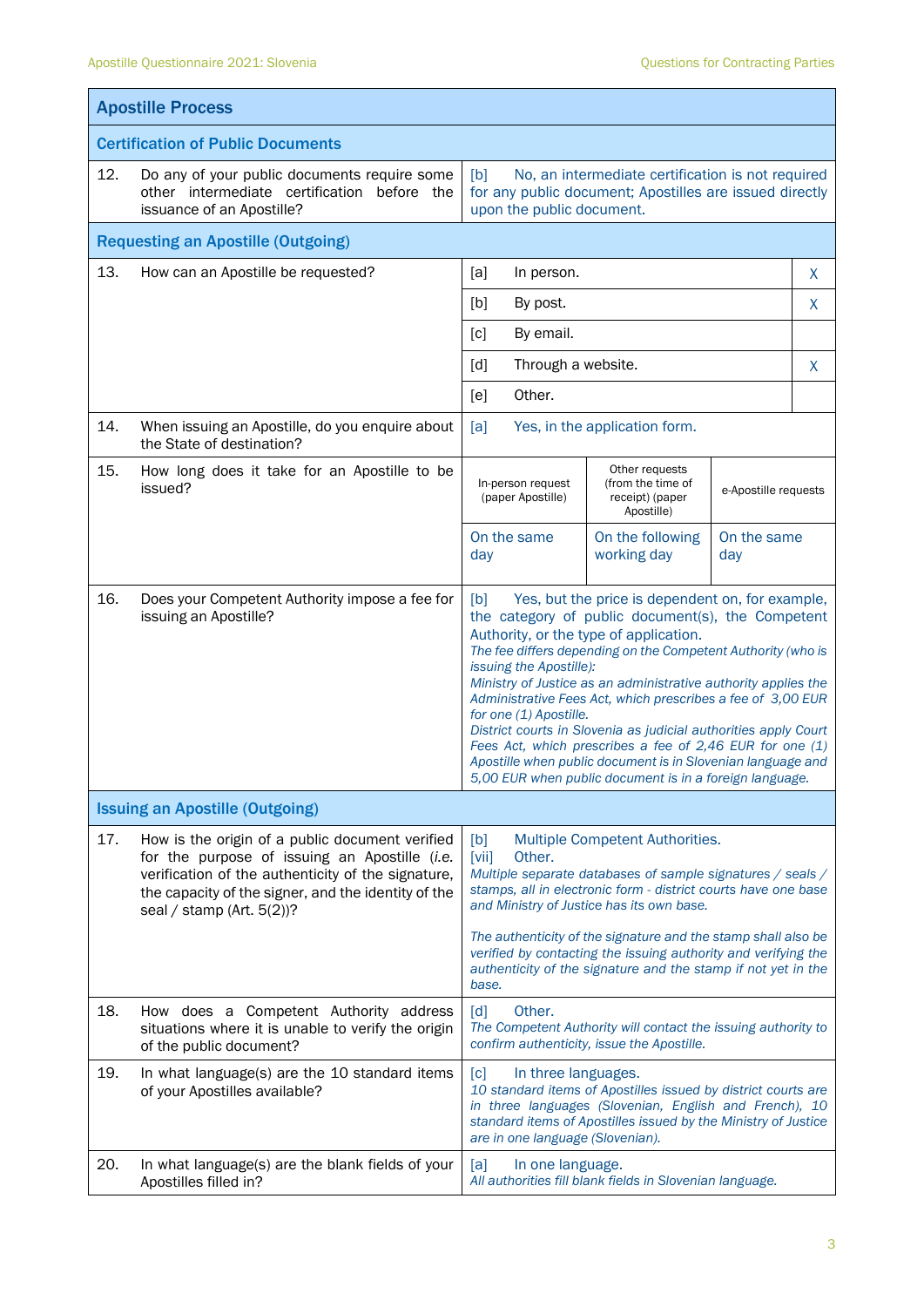| 21. | How are the blank fields of your Apostilles filled<br>in?                                                                                                                                      | Other.<br>[c]<br>Blank fields of Apostilles issued by district courts are filled in<br>using computer software (the whole process is suported by<br>the software application), blank fields of Apostilles issued by<br>the Ministry of Justice are filled in either by computer either<br>by hand.                                                                                                              |         |
|-----|------------------------------------------------------------------------------------------------------------------------------------------------------------------------------------------------|-----------------------------------------------------------------------------------------------------------------------------------------------------------------------------------------------------------------------------------------------------------------------------------------------------------------------------------------------------------------------------------------------------------------|---------|
|     | <b>Apostille Registers</b>                                                                                                                                                                     |                                                                                                                                                                                                                                                                                                                                                                                                                 |         |
| 22. | How is your Apostille register, required by<br>Article 7, maintained?                                                                                                                          | [b]<br>Multiple Competent Authorities.<br>[vi]<br>Other.<br>A separate register for each Competent Authority, all in<br>electronic form, but not all publicly accessible online:<br>District Courts keep a single, national register in electronic<br>form, publicly accessible online (e-Register).<br>Ministry of Justice keeps a separate register in electronic<br>form, but not publicly available online. |         |
| 23. | What particulars are contained in your Apostille<br>register?                                                                                                                                  | [a]<br>Number and date of the Apostille<br>(required).                                                                                                                                                                                                                                                                                                                                                          | X       |
|     |                                                                                                                                                                                                | [b]<br>Name and capacity of the person signing<br>the document and $/$ or the name of<br>authority whose seal or stamp is affixed<br>(required).                                                                                                                                                                                                                                                                | $\sf X$ |
|     |                                                                                                                                                                                                | Name and / or type of underlying<br>[c]<br>document.                                                                                                                                                                                                                                                                                                                                                            | $\sf X$ |
|     |                                                                                                                                                                                                | Description of the contents of underlying<br>[d]<br>document.                                                                                                                                                                                                                                                                                                                                                   |         |
|     |                                                                                                                                                                                                | Name of the applicant.<br>[e]                                                                                                                                                                                                                                                                                                                                                                                   | X       |
|     |                                                                                                                                                                                                | State of destination.<br>$[f]$                                                                                                                                                                                                                                                                                                                                                                                  | X       |
|     |                                                                                                                                                                                                | [g]<br>Copy of the Apostille.                                                                                                                                                                                                                                                                                                                                                                                   |         |
|     |                                                                                                                                                                                                | Copy of the underlying document.<br>[h]                                                                                                                                                                                                                                                                                                                                                                         |         |
|     |                                                                                                                                                                                                | Other.<br>$[1]$<br>Also the amount of paid fee                                                                                                                                                                                                                                                                                                                                                                  | X       |
| 24. | Is there a limit to how long records can be<br>retained on the Apostille register?                                                                                                             | $\lceil c \rceil$<br>Yes, other.<br>Permanently                                                                                                                                                                                                                                                                                                                                                                 |         |
| 25. | If your register is not publicly accessible, how<br>frequently do your Competent Authorities<br>receive requests to verify an Apostille they have<br>issued in the register?                   | [g]<br>Not applicable, register is publicly accessible.                                                                                                                                                                                                                                                                                                                                                         |         |
|     | <b>Technology &amp; the e-APP</b>                                                                                                                                                              |                                                                                                                                                                                                                                                                                                                                                                                                                 |         |
| 26. | Under your internal law, do you recognise<br>electronic / digital signatures as functionally<br>equivalent to handwritten signatures (i.e. can a<br>public document be signed electronically)? | Yes.<br>[a]<br>Electronic Commerce and Electronic Signature Act (Official<br>Gazette, RS, num. 61/2006) which entered into force on 22<br><b>August 2000.</b>                                                                                                                                                                                                                                                   |         |
| 27. | Under your internal law, are public documents<br>executed, or able to be executed, in electronic<br>form (whether or not they are to be used abroad<br>under the Convention)?                  | Yes.<br>[a]                                                                                                                                                                                                                                                                                                                                                                                                     |         |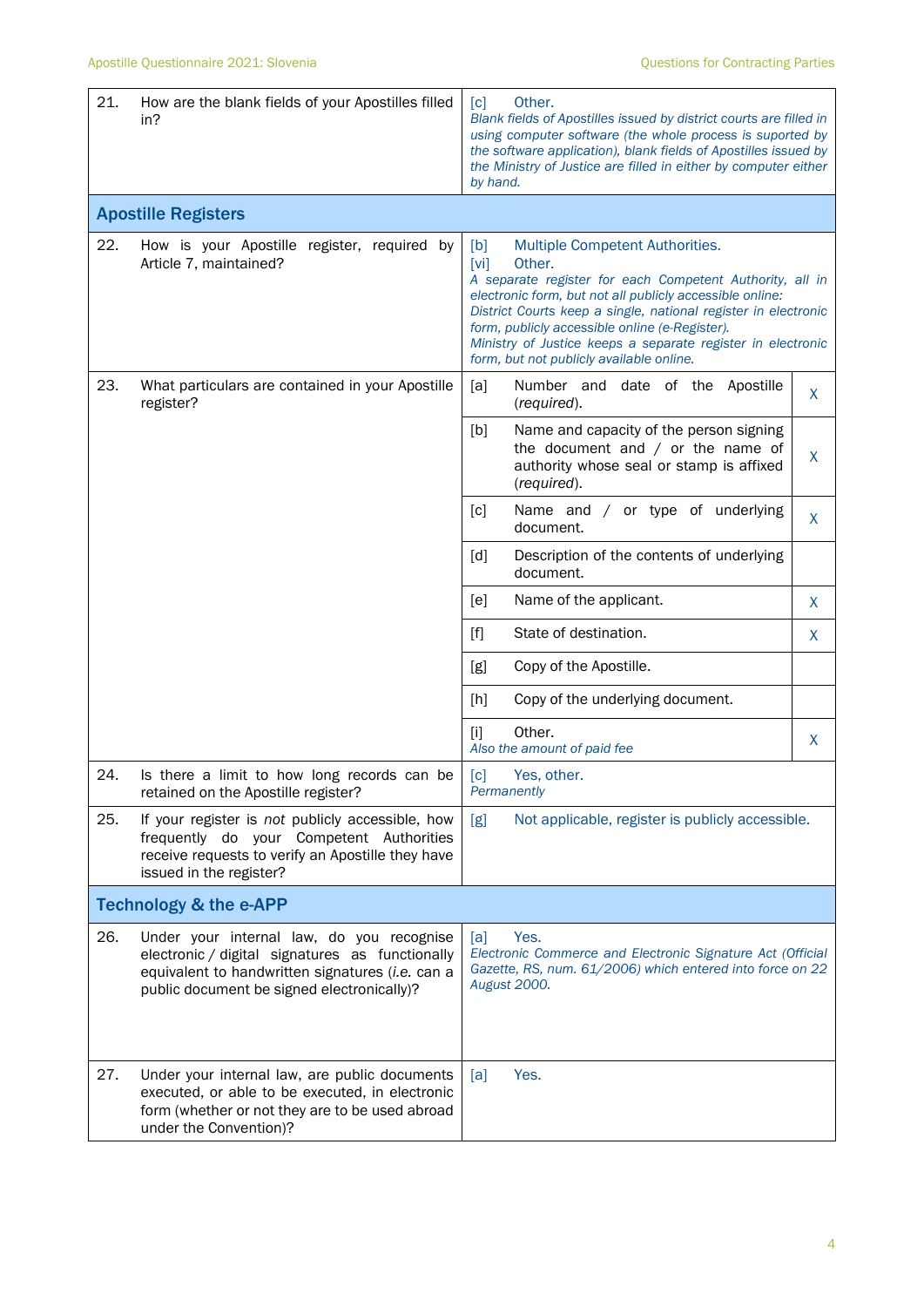| For Parties that answered yes to Q27.<br>27.1. What categories of public documents are<br>executed, or able to be executed, in electronic<br>form (whether or not they are to be used abroad<br>under the Convention)?      | [a]<br>All public documents.                                                                                                                                                                                                                                    |      |
|-----------------------------------------------------------------------------------------------------------------------------------------------------------------------------------------------------------------------------|-----------------------------------------------------------------------------------------------------------------------------------------------------------------------------------------------------------------------------------------------------------------|------|
|                                                                                                                                                                                                                             | [b]<br>Civil status documents (e.g. birth, death<br>certificates)<br>and<br>marriage<br>and<br>certificates of non-impediment.                                                                                                                                  | X    |
|                                                                                                                                                                                                                             | administrative<br>[c]<br>Other<br>documents<br>(including decisions from administrative<br>tribunals or decision-making bodies).                                                                                                                                |      |
|                                                                                                                                                                                                                             | [d]<br>Extracts from commercial registers and<br>other registers.                                                                                                                                                                                               |      |
|                                                                                                                                                                                                                             | Notarial authentications of signatures.<br>[e]                                                                                                                                                                                                                  |      |
|                                                                                                                                                                                                                             | Other notarial acts.<br>$[f]$                                                                                                                                                                                                                                   |      |
|                                                                                                                                                                                                                             | education<br>Diplomas<br>[g]<br>other<br>and<br>documents.                                                                                                                                                                                                      |      |
|                                                                                                                                                                                                                             | [h]<br>Court documents, including judgments.                                                                                                                                                                                                                    |      |
|                                                                                                                                                                                                                             | $[1]$<br>Patents or other documents pertaining to<br>intellectual property rights.                                                                                                                                                                              |      |
|                                                                                                                                                                                                                             | Documents relating to adoptions.<br>[j                                                                                                                                                                                                                          |      |
|                                                                                                                                                                                                                             | Translations.<br>[k]                                                                                                                                                                                                                                            |      |
|                                                                                                                                                                                                                             | $[1]$<br>Medical or health certificates.                                                                                                                                                                                                                        |      |
|                                                                                                                                                                                                                             | Criminal records.<br>[m]                                                                                                                                                                                                                                        |      |
|                                                                                                                                                                                                                             | Import or export licences.<br>[n]                                                                                                                                                                                                                               |      |
|                                                                                                                                                                                                                             | Certificates of origin.<br>[0]                                                                                                                                                                                                                                  |      |
|                                                                                                                                                                                                                             | Certificates of conformity.<br>[p]                                                                                                                                                                                                                              |      |
|                                                                                                                                                                                                                             | Other.<br>[q]<br>Also<br>documents from Pension<br><b>Disability</b><br>and<br><b>Institute</b><br>оf<br>Slovenia,<br><b>Financial</b><br><i><u><b>Insurance</b></u></i><br>administration of the Republic of Slovenia and other<br>administrative authorities. | X    |
| For Parties that answered yes to Q27.<br>27.2. Approximately what percentage of your public<br>documents are originally executed in electronic<br>form (whether or not they are to be used abroad<br>under the Convention)? | Unknown                                                                                                                                                                                                                                                         |      |
| 28.<br>Do you issue e-Apostilles?                                                                                                                                                                                           | Yes.<br>[a]                                                                                                                                                                                                                                                     |      |
| For Parties that answered yes to Q28.<br>28.3. Under your internal law, which of the following<br>do you consider public documents for the<br>purpose of issuing e-Apostilles?                                              | [a]<br>Electronic public documents.<br>[b]<br>Paper public documents that have<br>scanned by a public official.                                                                                                                                                 | been |
| For Parties that answered yes to Q28.<br>28.4. How is an e-Apostille signed (i.e. what technology<br>electronic / digital<br>used<br>to<br>apply an<br>is<br>signature)?                                                    | A government-built certificate.<br>[a]                                                                                                                                                                                                                          |      |
| For Parties that answered yes to Q28.<br>28.5. How is an e-Apostille affixed to / associated with<br>the underlying public document to ensure it is<br>not tampered with?                                                   | The underlying document in an attachment to the<br>e-Apostille.                                                                                                                                                                                                 |      |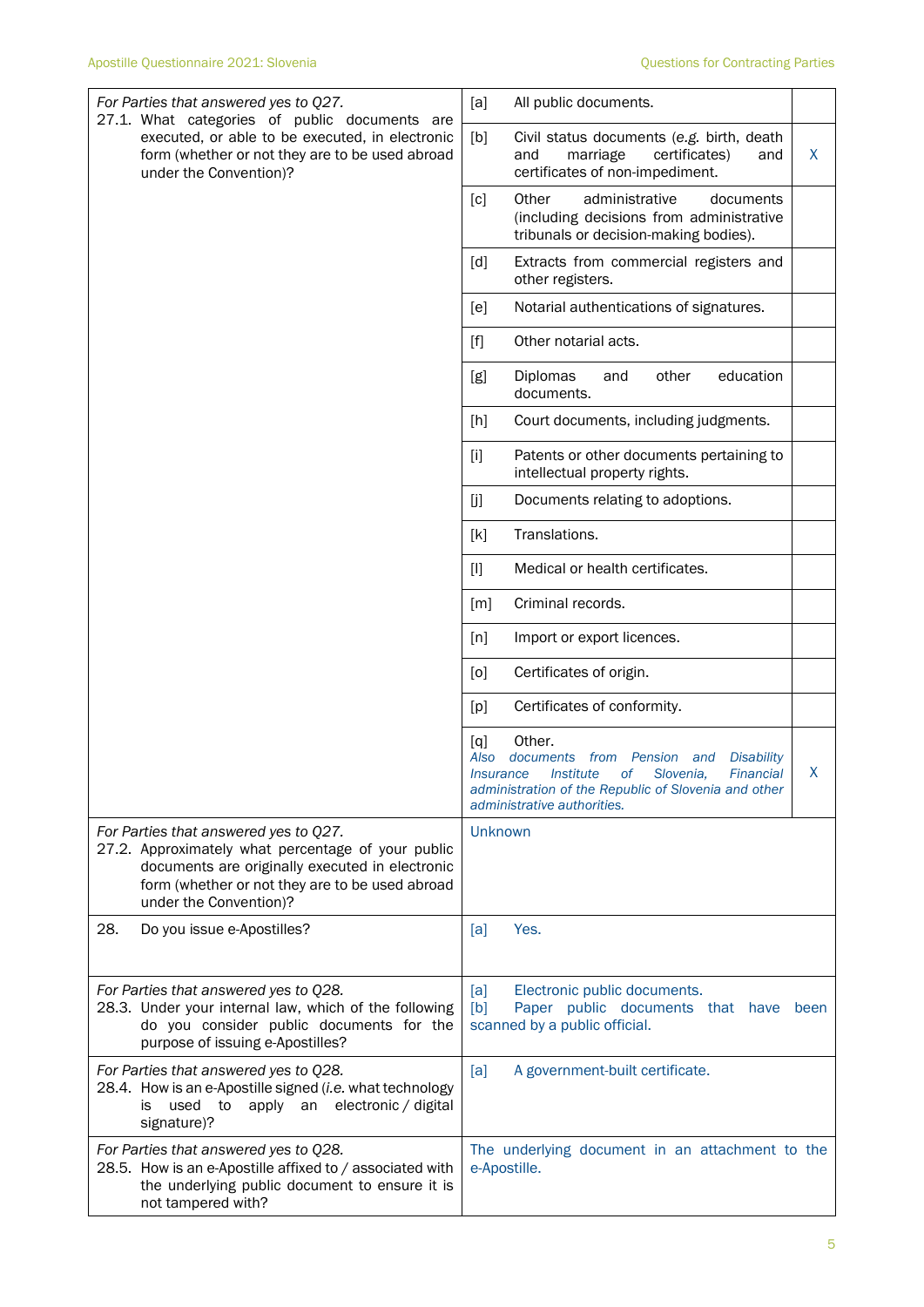|     | For Parties that answered yes to Q28.<br>28.6. Once issued, how is the e-Apostille transmitted<br>to the applicant?                                        | [c] | Electronic transmission via online platform<br>administered by the government.                                                                |   |
|-----|------------------------------------------------------------------------------------------------------------------------------------------------------------|-----|-----------------------------------------------------------------------------------------------------------------------------------------------|---|
| 29. | Are your authorities<br>equipped to accept<br>incoming e-Apostilles?                                                                                       | [b] | Yes, but on certain conditions.<br>Only district courts issue e-Apostille in Slovenia and all district<br>courts accept incoming e-Apostilles |   |
| 30. | Do you maintain an e-Register?                                                                                                                             | [a] | Yes.                                                                                                                                          |   |
|     | For Parties that answered yes to Q30.<br>30.2. What technology is used to maintain your<br>e-Register?                                                     | [a] | A government-built platform.                                                                                                                  |   |
| 31. | Have you been in contact with other Competent<br>Authorities that operate an e-APP component<br>and exchanged information and / or relevant<br>experience? | [b] | No.                                                                                                                                           |   |
|     | <b>Issues with Apostilles</b>                                                                                                                              |     |                                                                                                                                               |   |
| 32. | Has an Apostille <i>issued</i> by your Competent<br>Authority ever been refused by the authorities of<br>another Contracting Party on the following        | [a] | Form requirements (e.g. square-shaped,<br>sides of at least nine centimetres, border,<br>ink, etc).                                           |   |
|     | grounds:                                                                                                                                                   | [b] | The manner in which the Apostille was<br>affixed / attached to the<br>underlying<br>document.                                                 |   |
|     |                                                                                                                                                            | [c] | The Apostille was not signed.                                                                                                                 |   |
|     |                                                                                                                                                            | [d] | standard<br><b>One</b><br>οf<br>the<br>or<br>more<br>informational items were not filled in.                                                  |   |
|     |                                                                                                                                                            | [e] | The Apostille was in electronic form (an<br>e-Apostille).                                                                                     |   |
|     |                                                                                                                                                            |     | The underlying public document was in<br>electronic form.                                                                                     |   |
|     |                                                                                                                                                            | [g] | The underlying public document had<br>expired / was not issued within a certain<br>timeframe.                                                 |   |
|     |                                                                                                                                                            | [h] | The underlying document was not a<br>public document under the law of the<br>destination.                                                     |   |
|     |                                                                                                                                                            | [1] | Other.                                                                                                                                        |   |
|     |                                                                                                                                                            | [j] | Unknown.                                                                                                                                      | X |
|     |                                                                                                                                                            | [k] | No / Not applicable.                                                                                                                          |   |
| 33. | Has your Competent Authority ever been<br>requested by external Competent Authorities to<br>certify or confirm your procedure for issuing<br>Apostilles?   | [b] | No.                                                                                                                                           |   |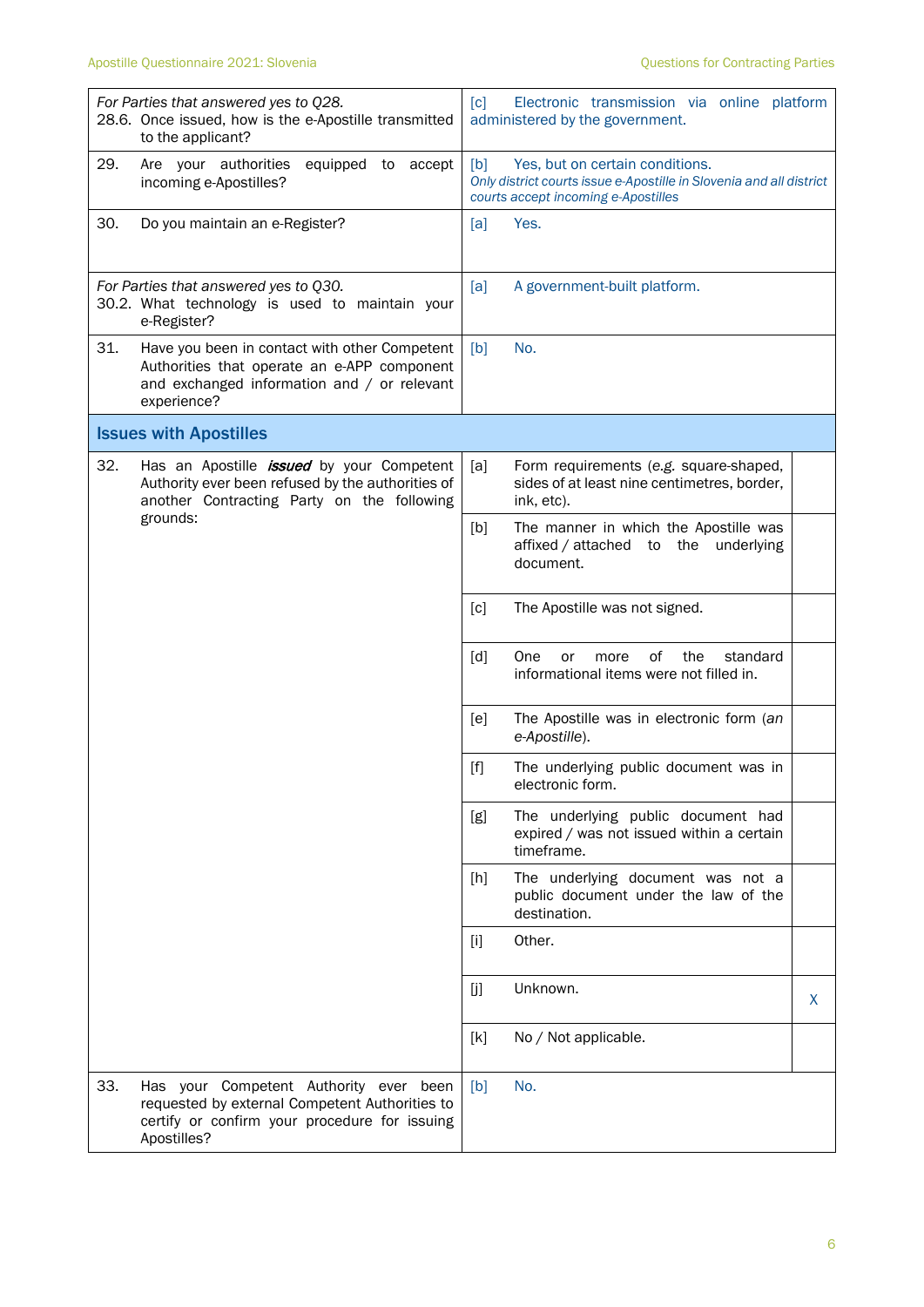| 34.<br>Has an Apostille <i>received</i> by your authorities<br>ever been refused on the following grounds:                                                                                                                                                                              |                                                         | [a]   | The issuing State was not a Contracting<br>Party to the Apostille Convention.                       |   |
|-----------------------------------------------------------------------------------------------------------------------------------------------------------------------------------------------------------------------------------------------------------------------------------------|---------------------------------------------------------|-------|-----------------------------------------------------------------------------------------------------|---|
|                                                                                                                                                                                                                                                                                         |                                                         |       |                                                                                                     |   |
|                                                                                                                                                                                                                                                                                         |                                                         | [b]   | Form requirements (e.g. square-shaped,<br>sides of at least nine centimetres, border,<br>ink, etc). |   |
|                                                                                                                                                                                                                                                                                         |                                                         | [c]   | The manner in which the Apostille was<br>affixed / attached to the underlying<br>document.          |   |
|                                                                                                                                                                                                                                                                                         |                                                         | [d]   | The Apostille was not signed.                                                                       |   |
|                                                                                                                                                                                                                                                                                         |                                                         | [e]   | One<br>0f<br>the<br>standard<br>or<br>more<br>informational items were not filled in.               |   |
|                                                                                                                                                                                                                                                                                         |                                                         | $[f]$ | The Apostille was in electronic form (an<br>e-Apostille).                                           |   |
|                                                                                                                                                                                                                                                                                         |                                                         | [g]   | The underlying public document was in<br>electronic form.                                           |   |
|                                                                                                                                                                                                                                                                                         |                                                         | [h]   | The underlying public document had<br>expired / was not issued within a certain<br>timeframe.       |   |
|                                                                                                                                                                                                                                                                                         |                                                         | $[1]$ | The underlying document was not a<br>public document under the law of the<br>destination.           |   |
|                                                                                                                                                                                                                                                                                         |                                                         | [j]   | Other.                                                                                              |   |
|                                                                                                                                                                                                                                                                                         |                                                         | [k]   | Unknown.                                                                                            | X |
|                                                                                                                                                                                                                                                                                         |                                                         | $[1]$ | No / Not applicable.                                                                                |   |
| <b>Miscellaneous</b>                                                                                                                                                                                                                                                                    |                                                         |       |                                                                                                     |   |
| 35.<br>Would you be interested in attending the 2021<br>meeting of the Special Commission on the<br>practical operation of the Apostille Convention?                                                                                                                                    |                                                         | [a]   | Yes, if possible, in person.                                                                        |   |
| 36.<br>Have<br>you<br>encountered<br>difficulties,<br>operation of the Apostille Convention that you<br>would like discussed at the 2021 Special<br>Commission?<br>If yes, would you like your answer to this question to be<br>published without reference to your authority or State? | persistent<br>any<br>issues, or challenges<br>in<br>the | [b]   | No.                                                                                                 |   |
| 37.<br>Do you have any suggestions that could assist in                                                                                                                                                                                                                                 |                                                         | [b]   | No.                                                                                                 |   |
| the promotion, implementation, or operation of<br>the Apostille Convention?<br>If yes, would you like your answer to this question to be<br>published without reference to your authority or State?                                                                                     |                                                         |       |                                                                                                     |   |
| 38.<br>Would you be interested in attending the 12 <sup>th</sup><br>International Forum on the e-APP (to be held in<br>conjunction with the meeting of the Special<br>Commission)?                                                                                                      |                                                         | [b]   | Yes, via videoconference.                                                                           |   |